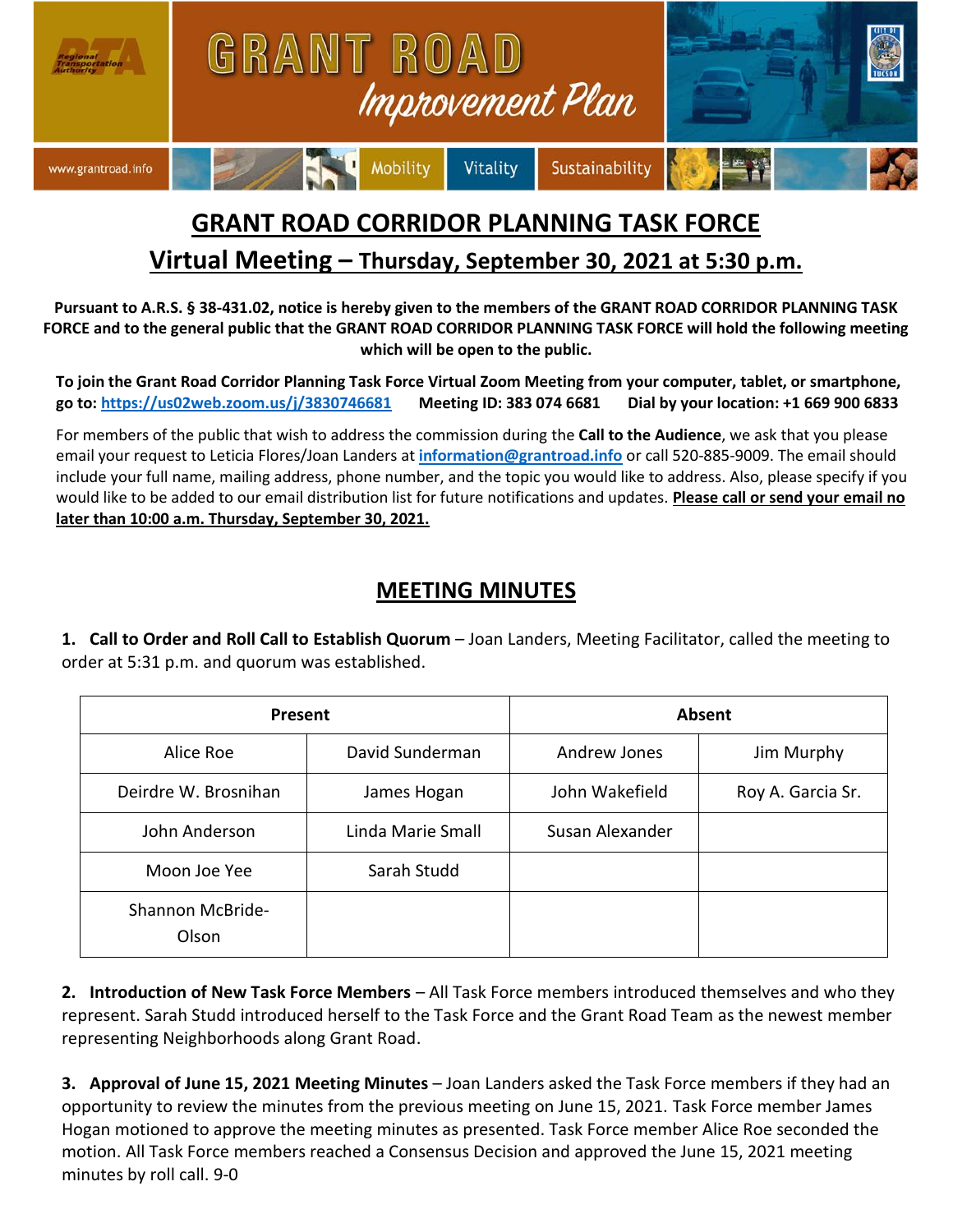**4. Phase 3 & 4 Public Art Update** – Woods Fairchild, Public Art Projects Manager for the Arts Foundation for Tucson and Southern Arizona, and Joe O'Connell, Artist with Creative Machines, provided an update on the approved public art for Phase 3 & 4 that will be located at Grant Road and Dodge Boulevard. Ms. Woods discussed the process and policy used in selecting a panel to select an artist for all art projects. Mr. O'Connell shared images and talked about the public art he designed for the selected location. The artwork designed is a leaping red coyote centered in a retention basin facing Grant Road that would collect stormwater for the surrounding landscaping. He said the artwork is about 20' tall and about 25' long from ears to tail. The Task Force members enjoyed the images and said they liked the design. Discussion was held. No action was taken.

**5. Phase 3 & 4 Update** – Rick Pargas, Project Manager with HDR Engineering, Inc., Bob Roggenthen, Project Manager with the City of Tucson Department of Transportation & Mobility (DTM), and Alex Stoicof, Landscape Architect with Wheat Design Group, shared a presentation and provided updates on City-owned parcels, utility relocation, construction timeframe, and landscaping for Phase 3 & 4. Discussion was held. No action was taken.

Mr. Pargas briefly provided information the Phase 3 & 4 project for new members. The key features he mentioned were: the roadway would be widened to 6 lanes (3 in each direction), there will be a raised median (17' wide), bike lanes with 2' buffers, sidewalks on both sides of Grant Road (5' to 8' wide), and landscaping opportunities (where possible). Mr. Pargas said the project will start at Palo Verde and will continue to Venice Place. He mentioned an indirect left turn would be installed at Grant and Alvernon. Mr. Pargas also provided a status on acquisitions and said they are on-going and he anticipates they will be complete by Summer of 2022. Demolitions and relocations are also on-going.

Mr. Roggenthen provided an update on the city-owned parcels. He said the expectations for the city-owned parcels would be to be used as "staging" areas for the construction portion of the project. Once the project is complete, the city will keep and maintain the parcels. Any overlays or rezoning of these parcels would need to be addressed

Mr. Pargas provided a schedule update. He said the design is 100% complete. Therefore, the next step is utility relocation which are on-going. CenturyLink has been installing manholes and conduit and anticipate that work to be completed in October 2021. Next will be the installation of fiber cables in the conduits with an anticipated completion date of January 2022. Southwest Gas is relocating their gas lines and anticipate completion in November 2021. Tucson Electric Power will start the relocation of the powerlines in October 2021 with an anticipated completion date of March 2022. Mr. Pargas mentioned that project bidding is contingent on utility relocation and anticipates advertising in Spring 2022. The anticipated construction start date is Summer 2022 with an 18-24 month duration (tentative).

Ms. Stoicof shared images and talked about the landscaping opportunities within the project. She shared 4 different landscape design goals which consisted of continuity of corridor aesthetics, pedestrian friendly spaces with shade, rainwater harvesting, and desert adapted plant materials.

- **a. City-owned Parcels Update**
- **b. Utility Relocation**
- **c. Construction Timeframe**
- **d. Landscaping**